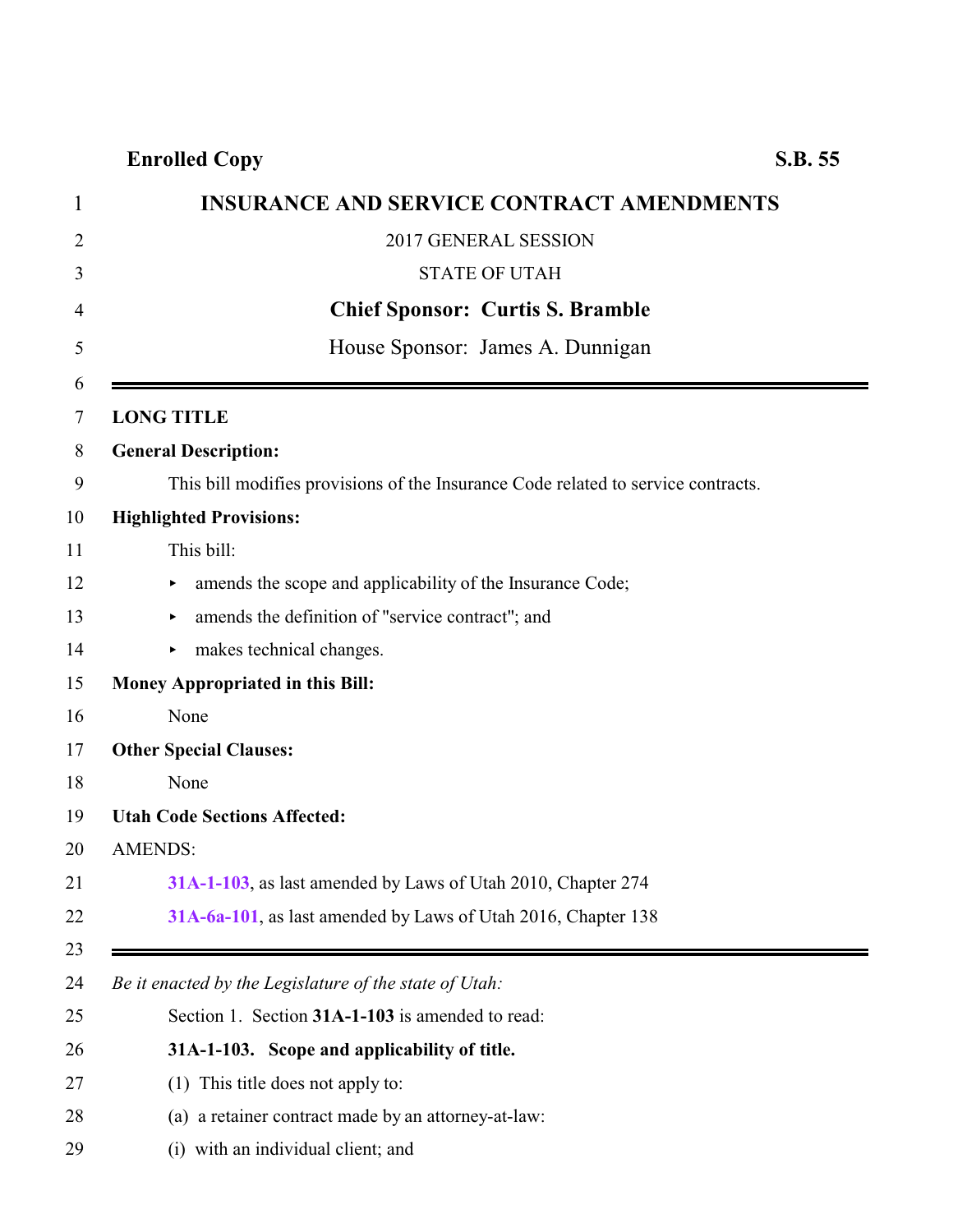## **S.B. 55 Enrolled Copy**

| 30 | (ii) under which fees are based on estimates of the nature and amount of services to be     |
|----|---------------------------------------------------------------------------------------------|
| 31 | provided to the specific client;                                                            |
| 32 | (b) a contract similar to a contract described in Subsection $(1)(a)$ made with a group of  |
| 33 | clients involved in the same or closely related legal matters;                              |
| 34 | (c) an arrangement for providing benefits that do not exceed a limited amount of            |
| 35 | consultations, advice on simple legal matters, either alone or in combination with referral |
| 36 | services, or the promise of fee discounts for handling other legal matters;                 |
| 37 | (d) limited legal assistance on an informal basis involving neither an express contractual  |
| 38 | obligation nor reasonable expectations, in the context of an employment, membership,        |
| 39 | educational, or similar relationship;                                                       |
| 40 | (e) legal assistance by employee organizations to their members in matters relating to      |
| 41 | employment; $[\sigma r]$                                                                    |
| 42 | (f) death, accident, health, or disability benefits provided to a person by an organization |
| 43 | or its affiliate if:                                                                        |
| 44 | (i) the organization is tax exempt under Section $501(c)(3)$ of the Internal Revenue Code   |
| 45 | and has had its principal place of business in Utah for at least five years;                |
| 46 | (ii) the person is not an employee of the organization; and                                 |
| 47 | (iii) (A) substantially all the person's time in the organization is spent providing        |
| 48 | voluntary services:                                                                         |
| 49 | (I) in furtherance of the organization's purposes;                                          |
| 50 | (II) for a designated period of time; and                                                   |
| 51 | (III) for which no compensation, other than expenses, is paid; or                           |
| 52 | (B) the time since the service under Subsection $(1)(f(iii)(A))$ was completed is no more   |
| 53 | than 18 months[ $:$ ]; or                                                                   |
| 54 | (g) a prepaid contract of limited duration that provides for scheduled maintenance only.    |
| 55 | (2) (a) This title restricts otherwise legitimate business activity.                        |
| 56 | (b) What this title does not prohibit is permitted unless contrary to other provisions of   |
| 57 | Utah law.                                                                                   |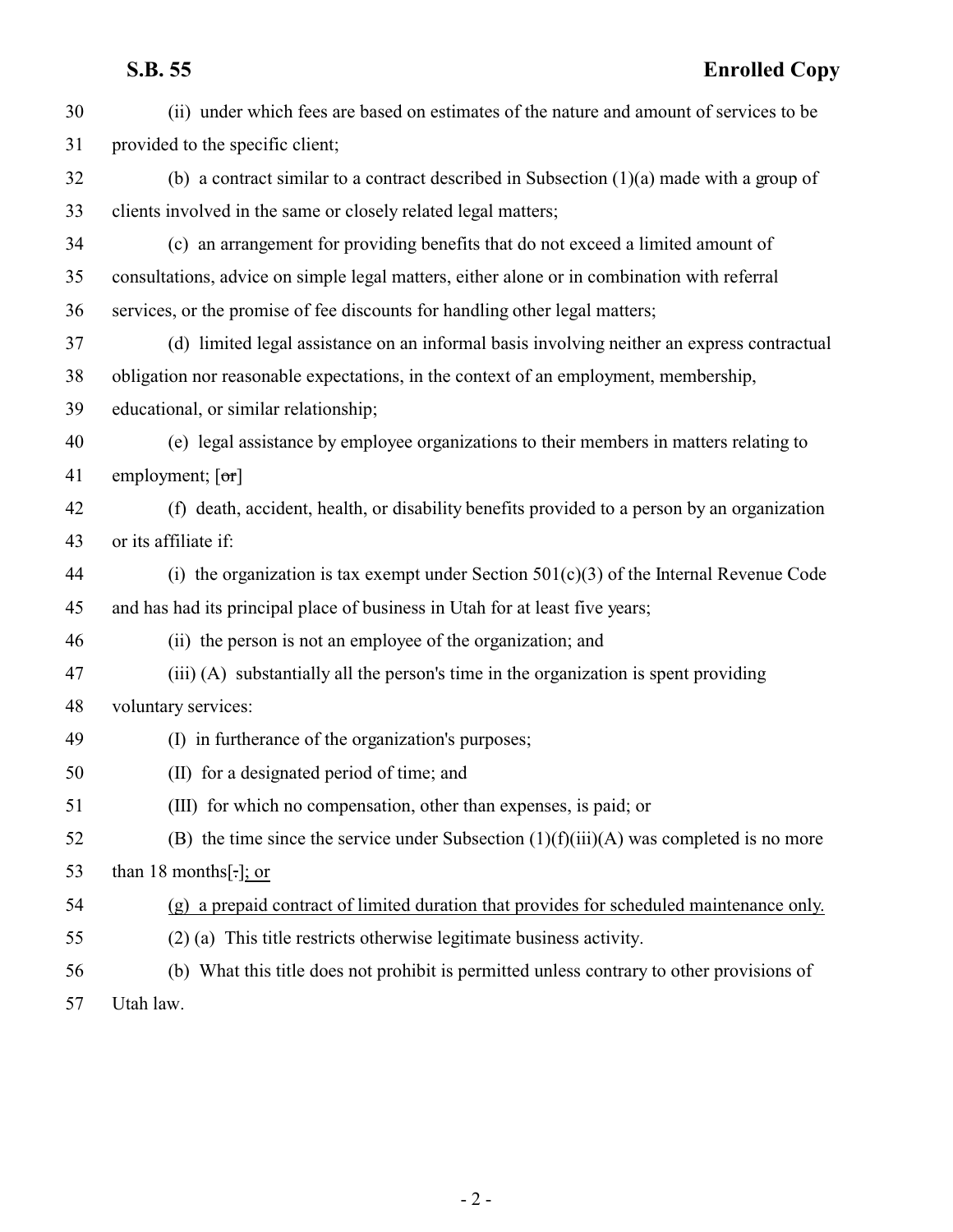| 58 | (3) Except as otherwise expressly provided, this title does not apply to:                  |
|----|--------------------------------------------------------------------------------------------|
| 59 | (a) those activities of an insurer where state jurisdiction is preempted by Section 514 of |
| 60 | the federal Employee Retirement Income Security Act of 1974, as amended;                   |
| 61 | (b) ocean marine insurance;                                                                |
| 62 | (c) death, accident, health, or disability benefits provided by an organization if the     |
| 63 | organization:                                                                              |
| 64 | (i) has as its principal purpose to achieve charitable, educational, social, or religious  |
| 65 | objectives rather than to provide death, accident, health, or disability benefits;         |
| 66 | (ii) does not incur a legal obligation to pay a specified amount; and                      |
| 67 | (iii) does not create reasonable expectations of receiving a specified amount on the part  |
| 68 | of an insured person;                                                                      |
| 69 | (d) other business specified in rules adopted by the commissioner on a finding that:       |
| 70 | (i) the transaction of the business in this state does not require regulation for the      |
| 71 | protection of the interests of the residents of this state; or                             |
| 72 | (ii) it would be impracticable to require compliance with this title;                      |
| 73 | (e) except as provided in Subsection (4), a transaction independently procured through     |
| 74 | negotiations under Section 31A-15-104;                                                     |
| 75 | (f) self-insurance;                                                                        |
| 76 | (g) reinsurance;                                                                           |
| 77 | (h) subject to Subsection (5), employee and labor union group or blanket insurance         |
| 78 | covering risks in this state if:                                                           |
| 79 | (i) the policyholder exists primarily for purposes other than to procure insurance;        |
| 80 | (ii) the policyholder:                                                                     |
| 81 | (A) is not a resident of this state;                                                       |
| 82 | (B) is not a domestic corporation; or                                                      |
| 83 | (C) does not have its principal office in this state;                                      |
| 84 | (iii) no more than 25% of the certificate holders or insureds are residents of this state; |
| 85 | (iv) on request of the commissioner, the insurer files with the department a copy of the   |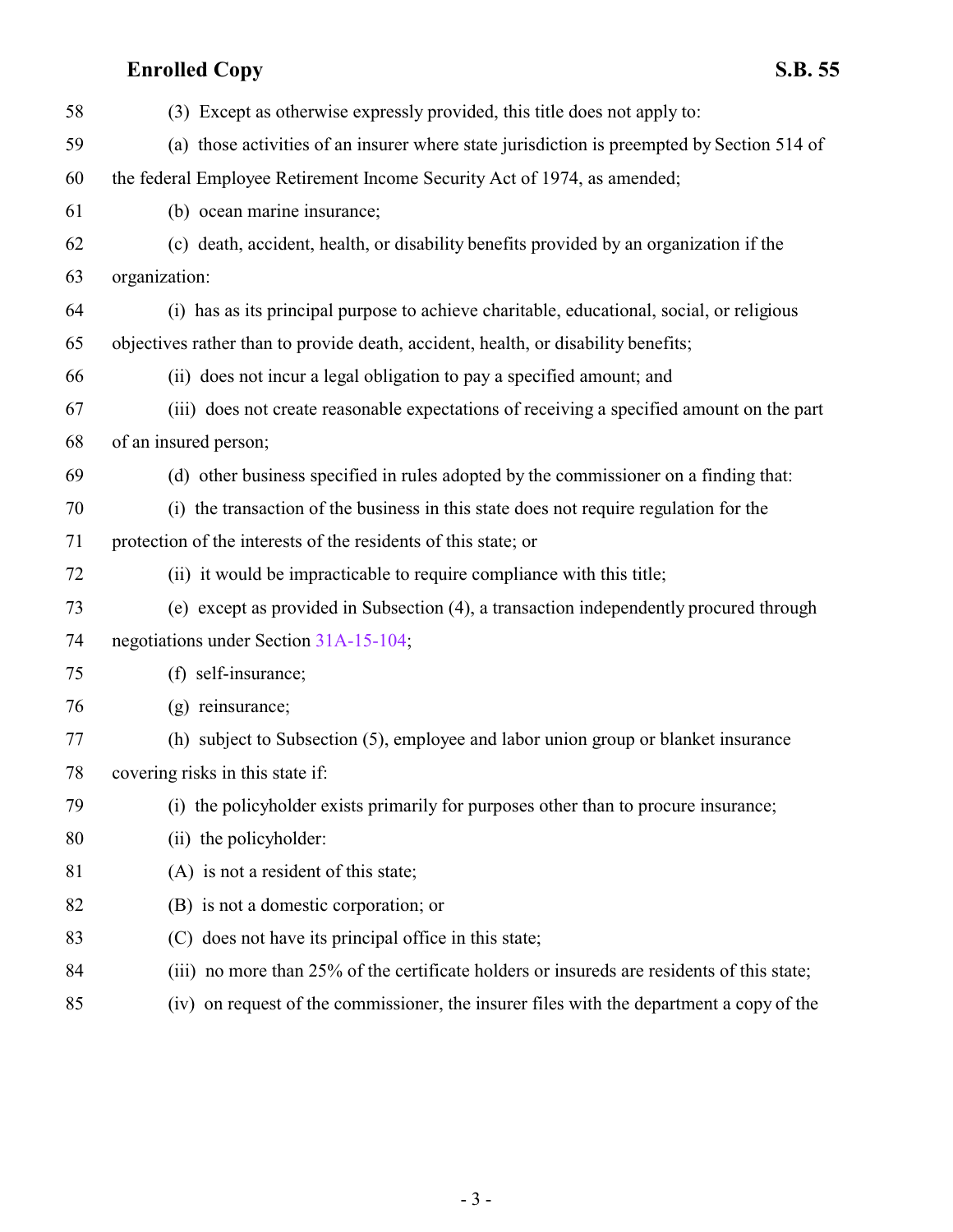policy and a copy of each form or certificate; and (v) (A) the insurer agrees to pay premium taxes on the Utah portion of its business, as if it were authorized to do business in this state; and (B) the insurer provides the commissioner with the security the commissioner considers necessary for the payment of premium taxes under Title 59, Chapter 9, Taxation of Admitted Insurers; (i) to the extent provided in Subsection (6): (i) a manufacturer's or seller's warranty; and (ii) a manufacturer's or seller's service contract; (j) except to the extent provided in Subsection (7), a public agency insurance mutual; or (k) except as provided in Chapter 6b, Guaranteed Asset Protection Waiver Act, a guaranteed asset protection waiver. (4) A transaction described in Subsection (3)(e) is subject to taxation under Section [31A-3-301](http://le.utah.gov/UtahCode/SectionLookup.jsp?section=31a-3-301&session=2017GS). (5) (a) After a hearing, the commissioner may order an insurer of certain group or blanket contracts to transfer the Utah portion of the business otherwise exempted under Subsection (3)(h) to an authorized insurer if the contracts have been written by an unauthorized insurer. (b) If the commissioner finds that the conditions required for the exemption of a group or blanket insurer are not satisfied or that adequate protection to residents of this state is not provided, the commissioner may require: (i) the insurer to be authorized to do business in this state; or (ii) that any of the insurer's transactions be subject to this title. 109 (6) (a) As used in Subsection  $(3)(i)$  and this Subsection (6): (i) "manufacturer's or seller's service contract" means a service contract: 111 (A) made available by: 112 (I) a manufacturer of a product; (II) a seller of a product; or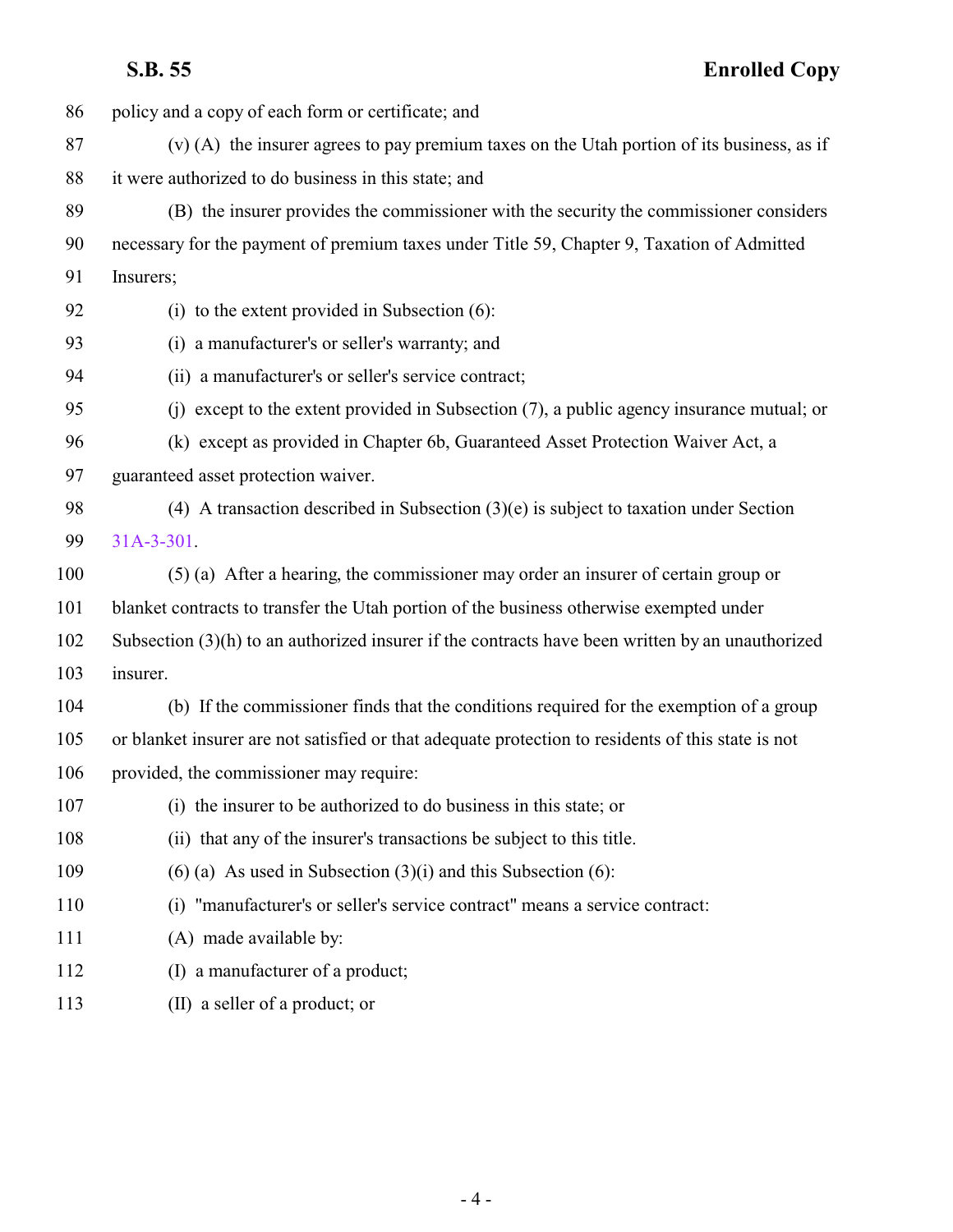| 114 | (III) an affiliate of a manufacturer or seller of a product;                                      |
|-----|---------------------------------------------------------------------------------------------------|
| 115 | (B) made available:                                                                               |
| 116 | (I) on one or more specific products; or                                                          |
| 117 | (II) on products that are components of a system; and                                             |
| 118 | (C) under which the person described in Subsection $(6)(a)(i)(A)$ is liable for services to       |
| 119 | be provided under the service contract including, if the manufacturer's or seller's service       |
| 120 | contract designates, providing parts and labor;                                                   |
| 121 | (ii) "manufacturer's or seller's warranty" means the guaranty of:                                 |
| 122 | $(A)$ (I) the manufacturer of a product;                                                          |
| 123 | (II) a seller of a product; or                                                                    |
| 124 | (III) an affiliate of a manufacturer or seller of a product;                                      |
| 125 | $(B)$ (I) on one or more specific products; or                                                    |
| 126 | (II) on products that are components of a system; and                                             |
| 127 | (C) under which the person described in Subsection $(6)(a)(ii)(A)$ is liable for services to      |
| 128 | be provided under the warranty, including, if the manufacturer's or seller's warranty designates, |
| 129 | providing parts and labor; and                                                                    |
| 130 | (iii) "service contract" $[s\overline{a}s]$ means the same as that term is defined in Section     |
| 131 | $31A-6a-101$ .                                                                                    |
| 132 | (b) A manufacturer's or seller's warranty may be designated as:                                   |
| 133 | $(i)$ a warranty;                                                                                 |
| 134 | (ii) a guaranty; or                                                                               |
| 135 | (iii) a term similar to a term described in Subsection $(6)(b)(i)$ or (ii).                       |
| 136 | (c) This title does not apply to:                                                                 |
| 137 | (i) a manufacturer's or seller's warranty;                                                        |
| 138 | (ii) a manufacturer's or seller's service contract paid for with consideration that is in         |
| 139 | addition to the consideration paid for the product itself; and                                    |
| 140 | (iii) a service contract that is not a manufacturer's or seller's warranty or manufacturer's      |
|     |                                                                                                   |

or seller's service contract if: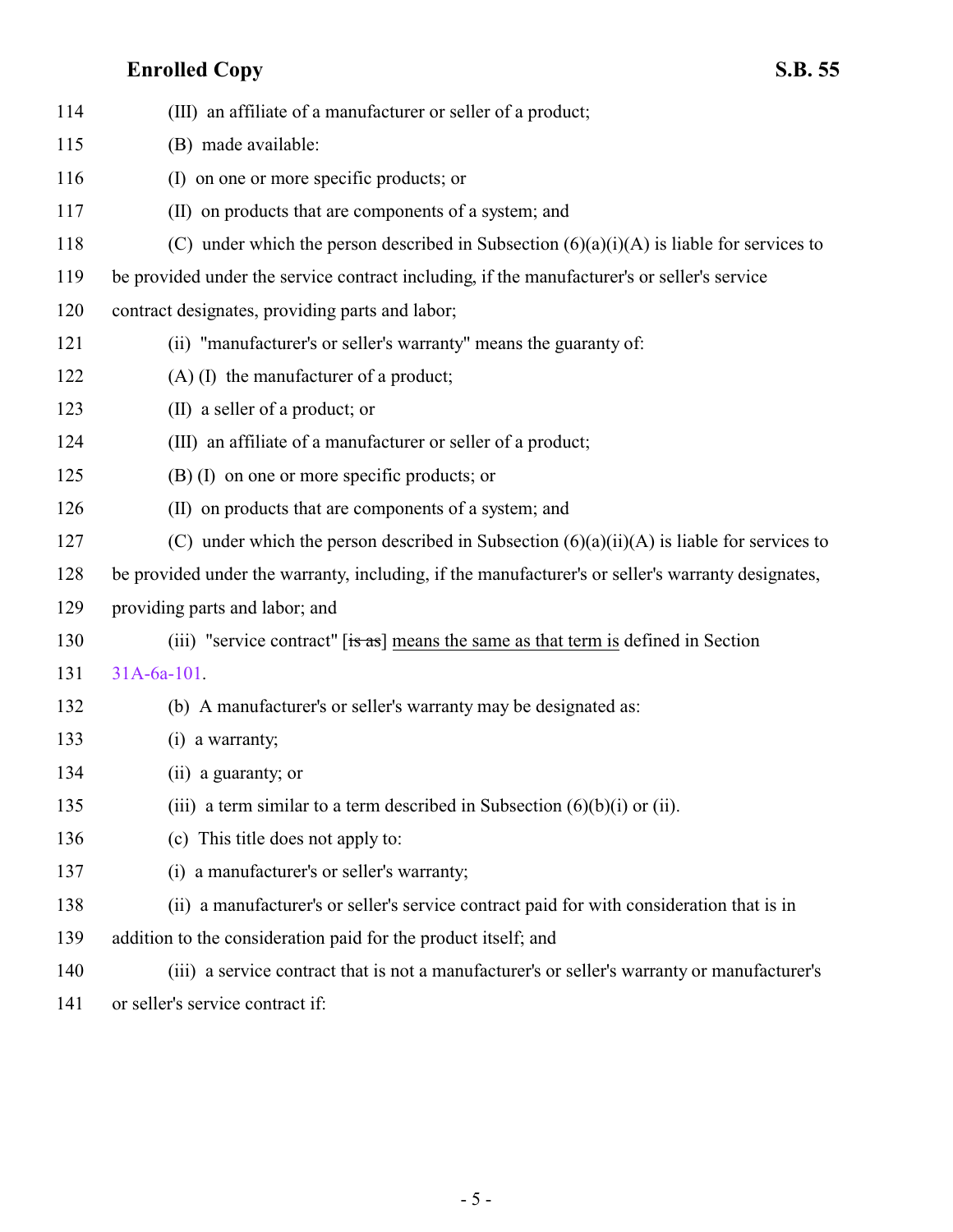| 142 | (A) the service contract is paid for with consideration that is in addition to the               |
|-----|--------------------------------------------------------------------------------------------------|
| 143 | consideration paid for the product itself;                                                       |
| 144 | (B) the service contract is for the repair or maintenance of goods;                              |
| 145 | (C) the cost of the product is equal to an amount determined in accordance with                  |
| 146 | Subsection $(6)(e)$ ; and                                                                        |
| 147 | (D) the product is not a motor vehicle.                                                          |
| 148 | (d) This title does not apply to a manufacturer's or seller's warranty or service contract       |
| 149 | paid for with consideration that is in addition to the consideration paid for the product itself |
| 150 | regardless of whether the manufacturer's or seller's warranty or service contract is sold:       |
| 151 | (i) at the time of the purchase of the product; or                                               |
| 152 | (ii) at a time other than the time of the purchase of the product.                               |
| 153 | (e) (i) For fiscal year 2001-02, the amount described in Subsection $(6)(c)(iii)(C)$ shall be    |
| 154 | equal to \$3,700 or less.                                                                        |
| 155 | (ii) For each fiscal year after fiscal year 2001-02, the commissioner shall annually             |
| 156 | determine whether the amount described in Subsection $(6)(c)(iii)(C)$ should be adjusted in      |
| 157 | accordance with changes in the Consumer Price Index published by the United States Bureau of     |
| 158 | Labor Statistics selected by the commissioner by rule, between:                                  |
| 159 | (A) the Consumer Price Index for the February immediately preceding the adjustment;              |
| 160 | and                                                                                              |
| 161 | (B) the Consumer Price Index for February 2001.                                                  |
| 162 | (iii) If under Subsection $(6)(e)(ii)$ the commissioner determines that an adjustment            |
| 163 | should be made, the commissioner shall make the adjustment by rule.                              |
| 164 | (7) (a) For purposes of this Subsection (7), "public agency insurance mutual" means an           |
| 165 | entity formed by two or more political subdivisions or public agencies of the state:             |
| 166 | (i) under Title 11, Chapter 13, Interlocal Cooperation Act; and                                  |
| 167 | (ii) for the purpose of providing for the political subdivisions or public agencies:             |
| 168 | (A) subject to Subsection $(7)(b)$ , insurance coverage; or                                      |
| 169 | (B) risk management.                                                                             |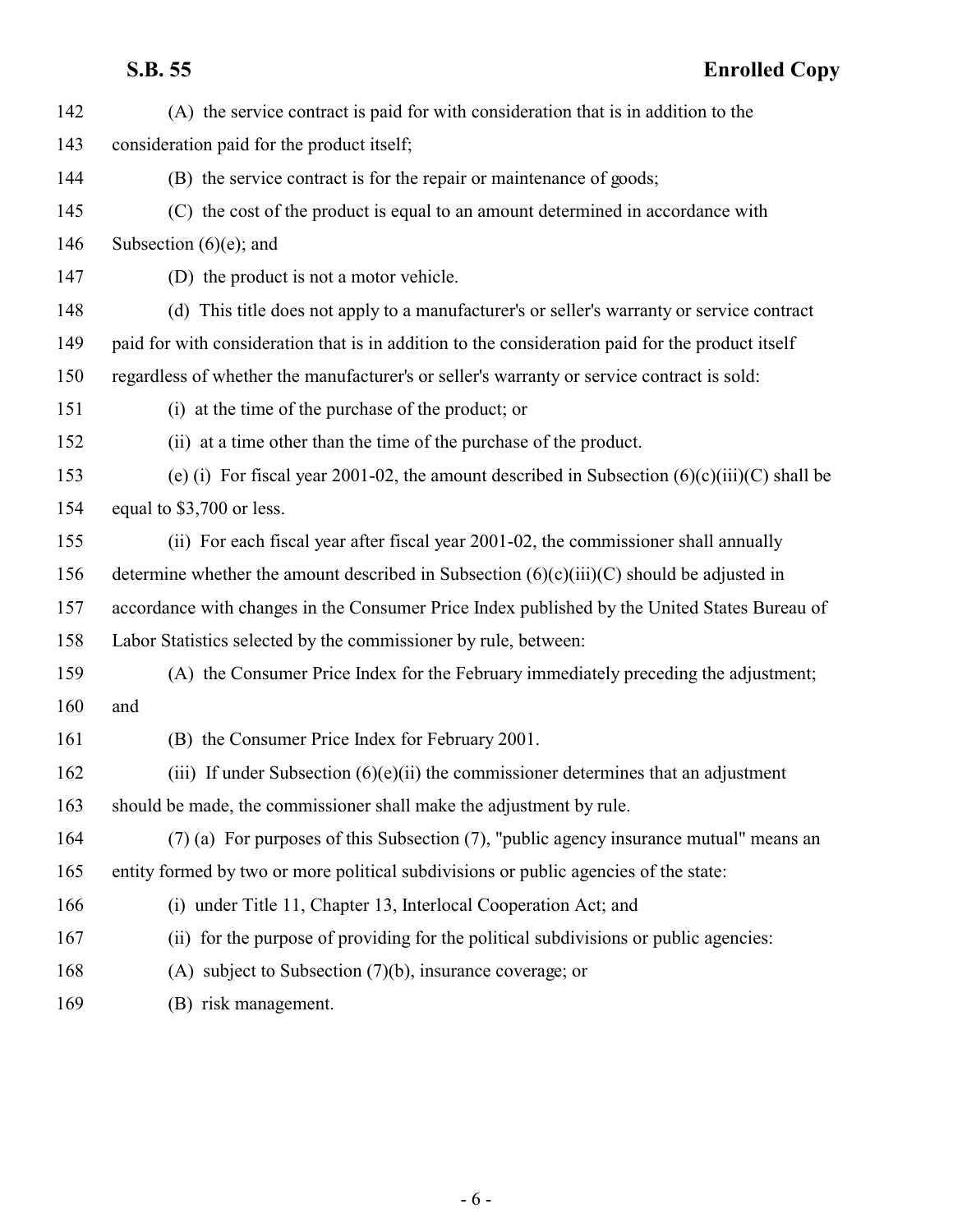<span id="page-6-0"></span>

| 170 | (b) Notwithstanding Subsection $(7)(a)(ii)(A)$ , a public agency insurance mutual may not          |
|-----|----------------------------------------------------------------------------------------------------|
| 171 | provide health insurance unless the public agency insurance mutual provides the health             |
| 172 | insurance using:                                                                                   |
| 173 | (i) a third party administrator licensed under Chapter 25, Third Party Administrators;             |
| 174 | (ii) an admitted insurer; or                                                                       |
| 175 | (iii) a program authorized by Title 49, Chapter 20, Public Employees' Benefit and                  |
| 176 | Insurance Program Act.                                                                             |
| 177 | (c) Except for this Subsection (7), a public agency insurance mutual is exempt from this           |
| 178 | title.                                                                                             |
| 179 | (d) A public agency insurance mutual is considered to be a governmental entity and                 |
| 180 | political subdivision of the state with all of the rights, privileges, and immunities of a         |
| 181 | governmental entity or political subdivision of the state including all the rights and benefits of |
| 182 | Title 63G, Chapter 7, Governmental Immunity Act of Utah.                                           |
| 183 | Section 2. Section 31A-6a-101 is amended to read:                                                  |
| 184 | 31A-6a-101. Definitions.                                                                           |
| 185 | As used in this chapter:                                                                           |
| 186 | (1) "Mechanical breakdown insurance" means a policy, contract, or agreement issued                 |
| 187 | by an insurance company that has complied with either Chapter 5, Domestic Stock and Mutual         |
| 188 | Insurance Corporations, or Chapter 14, Foreign Insurers, that undertakes to perform or provide     |
| 189 | repair or replacement service on goods or property, or indemnification for repair or replacement   |
| 190 | service, for the operational or structural failure of the goods or property due to a defect in     |
| 191 | materials, workmanship, or normal wear and tear.                                                   |
| 192 | (2) "Nonmanufacturers' parts" means replacement parts not made for or by the original              |
| 193 | manufacturer of the goods commonly referred to as "after market parts."                            |
| 194 | (3) (a) "Road hazard" means a hazard that is encountered while driving a motor vehicle.            |
| 195 | (b) "Road hazard" includes potholes, rocks, wood debris, metal parts, glass, plastic,              |
| 196 | curbs, or composite scraps.                                                                        |
| 197 |                                                                                                    |
|     | (4) (a) "Service contract" means a contract or agreement to perform or reimburse for               |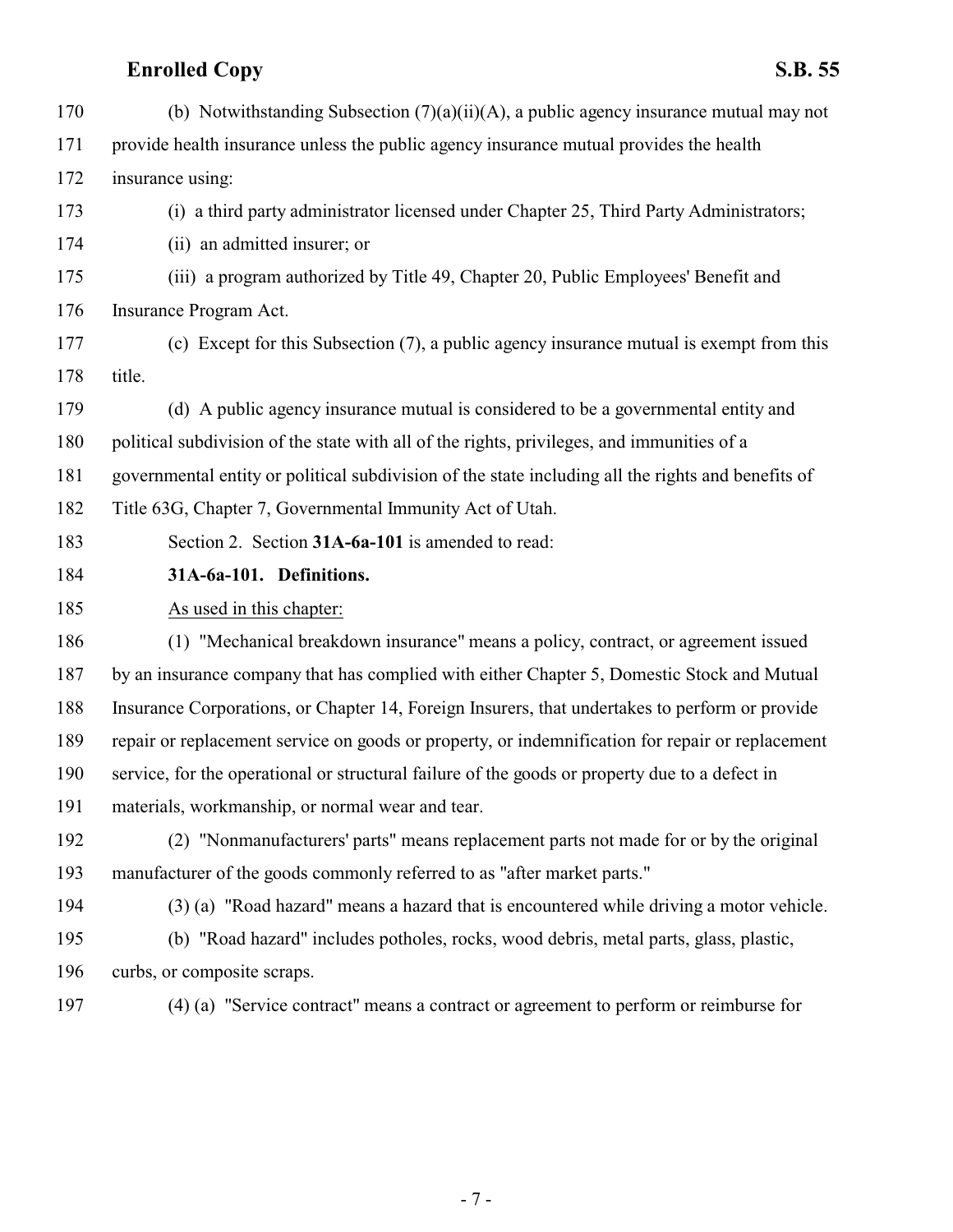| 198 | the repair or maintenance of goods or property, for their operational or structural failure due to    |
|-----|-------------------------------------------------------------------------------------------------------|
| 199 | a defect in materials, workmanship, [or] normal wear and tear, power surge or interruption, or        |
| 200 | accidental damage from handling, with or without additional provision for incidental payment of       |
| 201 | indemnity under limited circumstances, including towing, providing a rental car, providing            |
| 202 | emergency road service, and covering food spoilage.                                                   |
| 203 | (b) "Service contract" does not include:                                                              |
| 204 | (i) mechanical breakdown insurance[-]; or                                                             |
| 205 | (ii) a prepaid contract of limited duration that provides for scheduled maintenance only,             |
| 206 | regardless of whether the contract is executed before, on, or after May 9, 2017.                      |
| 207 | (c) "Service contract" includes any contract or agreement to perform or reimburse the                 |
| 208 | service contract holder for any one or more of the following services:                                |
| 209 | (i) the repair or replacement of tires, wheels, or both on a motor vehicle damaged as a               |
| 210 | result of coming into contact with a road hazard;                                                     |
| 211 | (ii) the removal of dents, dings, or creases on a motor vehicle that can be repaired using            |
| 212 | the process of paintless dent removal without affecting the existing paint finish and without         |
| 213 | replacing vehicle body panels, sanding, bonding, or painting;                                         |
| 214 | (iii) the repair of chips or cracks in or the replacement of a motor vehicle windshield as            |
| 215 | a result of damage caused by a road hazard, that is primary to the coverage offered by the            |
| 216 | motor vehicle owner's motor vehicle insurance policy; or                                              |
| 217 | (iv) the replacement of a motor vehicle key or key-fob if the key or key-fob becomes                  |
| 218 | inoperable, lost, or stolen, except that the replacement of lost or stolen property is limited to     |
| 219 | only the replacement of a lost or stolen motor vehicle key or key-fob.                                |
| 220 | (5) "Service contract holder" or "contract holder" means a person who purchases a                     |
| 221 | service contract.                                                                                     |
| 222 | (6) "Service contract provider" means a person who issues, makes, provides,                           |
| 223 | administers, sells or offers to sell a service contract, or who is contractually obligated to provide |
| 224 | service under a service contract.                                                                     |
| 225 | (7) "Service contract reimbursement policy" or "reimbursement insurance policy" means                 |
|     |                                                                                                       |